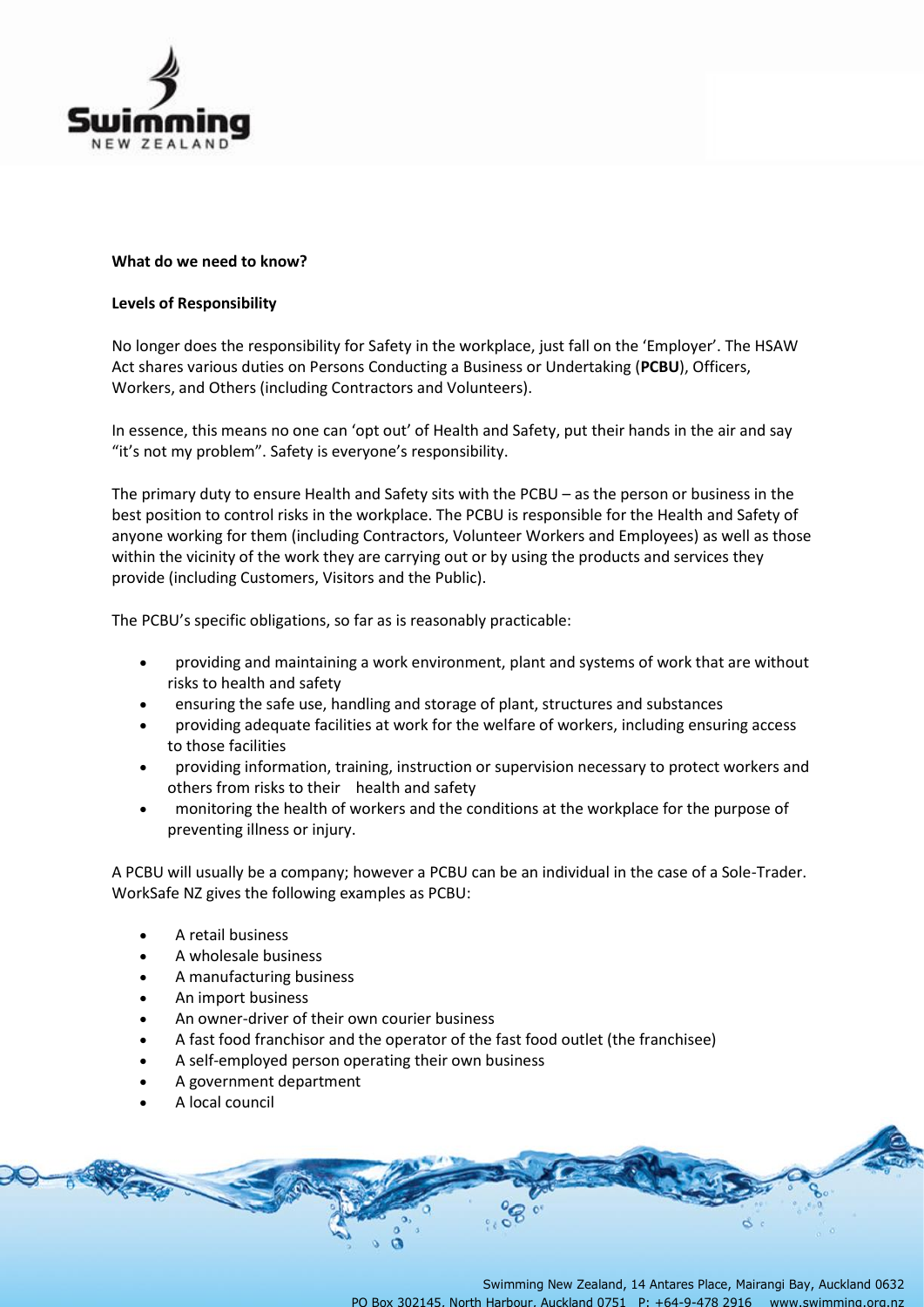

- A school
- A partnership
- A building company, including principal contractors and sub-contractors
- A not-for-profit organisation that employs admin staff

# **Officers**

All PCBU's will have within them individuals who hold a senior governance role in the organisation, those that exercise significant influence over the management and decision making in that business. These individuals are deemed to be 'Officers' under the HSAW Act, and because of the role they play, they have to exercise due diligence to ensure that the PCBU complies with its duties.

Examples of Officers:

- Company Directors
- **Partners**
- Board Members
- CEO

Essentially, it is not enough to manage a company, sit on a Board of Directors or make decisions that affect those that work for you or within the PCBU – without taking safety seriously and without making sure that you are asking the questions that allow you to fully understand what is happening from the ground floor up. Understanding the hazards and risks within the operations of the PCBU, assessing accidents and near misses, ensuring the PCBU has the resources and acts accordingly are all examples of due diligence.

Hearing no news and thinking that is good news…that is not an option anymore.

#### **Workers**

The HSAW Act also takes into consideration Workers and the responsibilities they have to themselves and others in the workplace – this includes taking reasonable care of their own safety, ensuring their acts or omissions don't harm others, complying and cooperating with the policies and procedures of the PCBU.

In order for the PCBU to ensure Workers are on board and taking safety seriously, the HSAW Act focuses on Worker Engagement – these are practices such as electing Health and Safety Reps, introducing Health and Safety Committees, and having regular Health and Safety meetings.